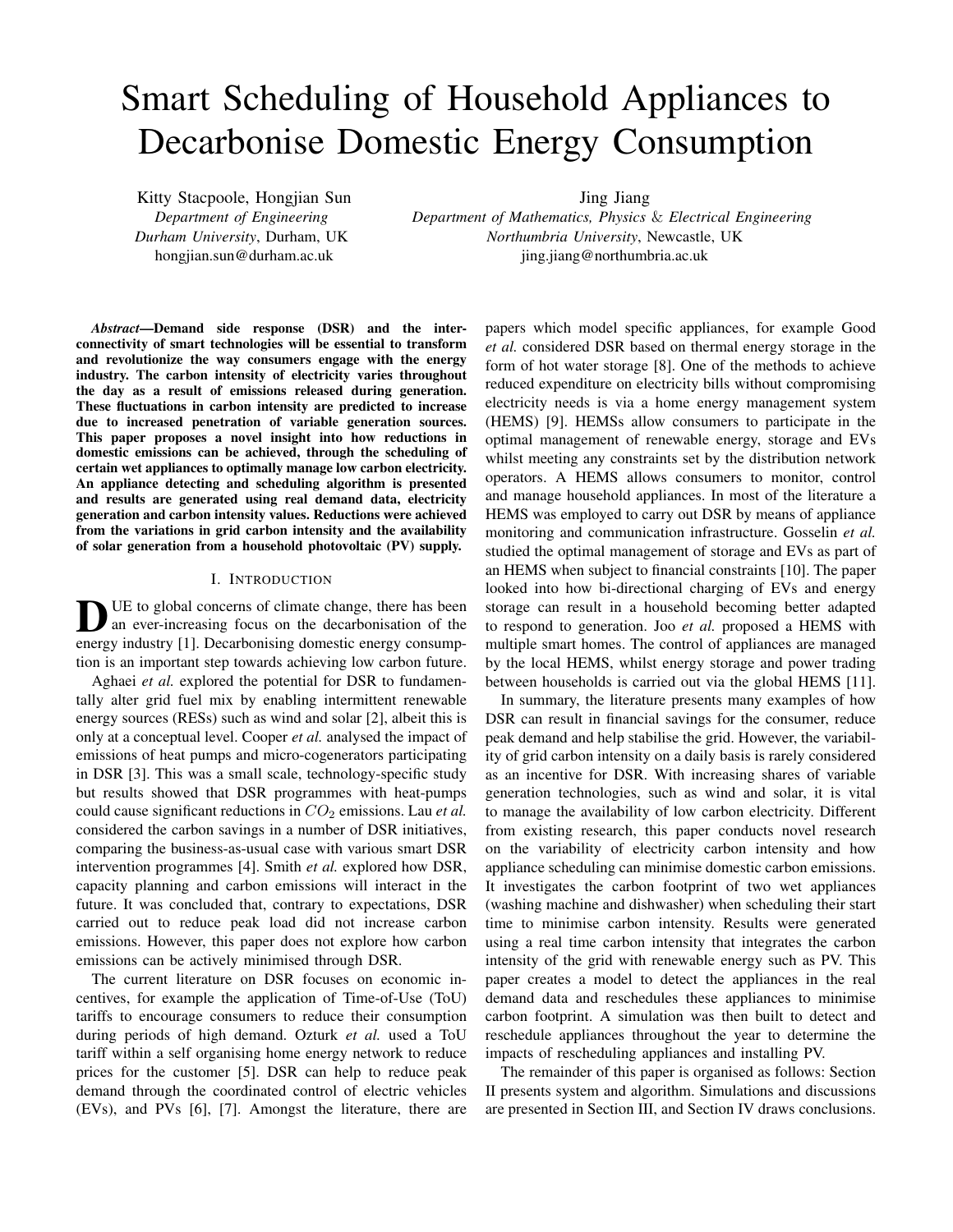# II. SYSTEM AND ALGORITHM

# *A. Carbon Emission*

Carbon intensity values for grid electricity consumption are generated using 2018 grid generation data [12] and generation carbon intensity factors as shown in Table I [13].

TABLE I CARBON INTENSITY BY GENERATION TYPE.

| Generation Type       | 2018 Demand | $CO2e$ (g/kWh)    |
|-----------------------|-------------|-------------------|
| Coal                  | 5.8%        | 910               |
| Nuclear               | 23.0%       | 0                 |
| <b>CCGT</b>           | 43.7%       | 360               |
| Wind                  | 14.9%       | $\mathbf{\Omega}$ |
| Pumped Storage        | $0.9\%$     | $\mathbf{\Omega}$ |
| Hydro                 | 1.2%        | 0                 |
| <b>Biomass</b>        | 6.1%        | 300               |
| Oil                   | $0\%$       | 610               |
| Solar                 | 4.1%        | 0                 |
| OCGT                  | $0\%$       | 480               |
| French Interconnector |             | 90                |
| Dutch Interconnector  |             | 550               |
| Irish Interconnector  |             | 450               |

Firstly, the model generates a carbon intensity of grid electricity at time *t*,  $C_g^t$ , using (1). It sums the individual contributions of emissions from different generation types to produce a real-time carbon intensity value depending on the energy mix. The grid carbon intensity is given by:

$$
C_g^t = \sum_{k=1}^K \left[ \frac{D_k^t}{D_{total}^t} C_k^t \right] \tag{1}
$$

where, at time *t*, *k* represents the generation type,  $D_k^t$  represents the national electricity generation from  $k$ ,  $D_{total}^{t}$  is the total national electricity demand and  $C_k^t$  is the carbon intensity factor for *k*.

The carbon intensity of household electricity consumption,  $C_h^t$ , includes electricity contributions from the grid and from the household PV supply. It is calculated using (2):

$$
C_h^t = \frac{P_g^t C_g^t + P_s^t C_s^t}{P_g^t + P_s^t}
$$
\n<sup>(2)</sup>

where  $P_g^t$  and  $P_s^t$  represent the electricity taken from the grid and PV system respectively at time, *t*.  $C_g^t$  is the carbon intensity of the grid, calculated using (1) and  $\check{C}_s^t$  is the carbon intensity of electricity from the household PV supply.

The amount of electricity taken from the grid,  $P_g^t$  is calculated using (3):

$$
P_g^t = P_d^t - P_s^t \tag{3}
$$

where, at time  $t$ ,  $P_d^t$  the electricity demand of the household and  $P_s^t$  is the electricity generated from the household PV source. The carbon intensity for the household PV source,  $C_s^t$ is taken to be zero. There is a carbon intensity associated with the embedded carbon of PV cells during manufacture. However, this is disregarded for the scope of this model as the carbon intensity factors in Table I do not include the embedded carbon of plant construction.

It can be seen in (2) that when there is no PV generation  $(P_s^t = 0)$  the household carbon intensity equals grid carbon intensity ( $C_h^t = C_g^t$ ). When the PV generation exceeds the household demand,  $P_s^t > P_d^t$ , then  $P_g^t < 0$  and this represents the case where there is a surplus of PV generation. In this case, the renewable energy could be sold back to the grid. This will be important in future scenarios when PV exports can be curtailed to manage energy balancing and network issues.

However, this model does not include the option to sell electricity back to the grid. The electricity taken from the grid is taken to be zero when there is a surplus of electricity generated from the PV supply,  $P_s^t > P_d^t$ . Equation (4) is applied to ensure the calculated household carbon intensity is always a positive integer of zero:

$$
P_g^t = \begin{cases} P_d^t - P_s^t & \text{if } P_d^t > P_s^t \\ 0 & \text{otherwise} \end{cases}
$$
 (4)

The carbon emission calculator provides a household carbon intensity ( $gCO<sub>2</sub>e/kWh$ ) which represents the carbon emission per kWh of electricity consumption in the household. Fig. 1 shows an example of the calculated carbon intensity on a typical summers day with Fig. 1(a) showing the carbon intensity of the national grid electricity and a typical daily household PV generation. The model combines these two data sets with the demand data to produce a carbon intensity of the household, shown in Fig. 1(b).



Fig. 1. (a) Typical grid electricity carbon intensity and household PV generation. (b) Calculated household carbon intensity from a typical day's electricity demand.

Fig. 1(b) shows there can be significant variations in household carbon intensity. The calculated household carbon intensity was then used to reschedule certain appliances to times of low carbon intensity.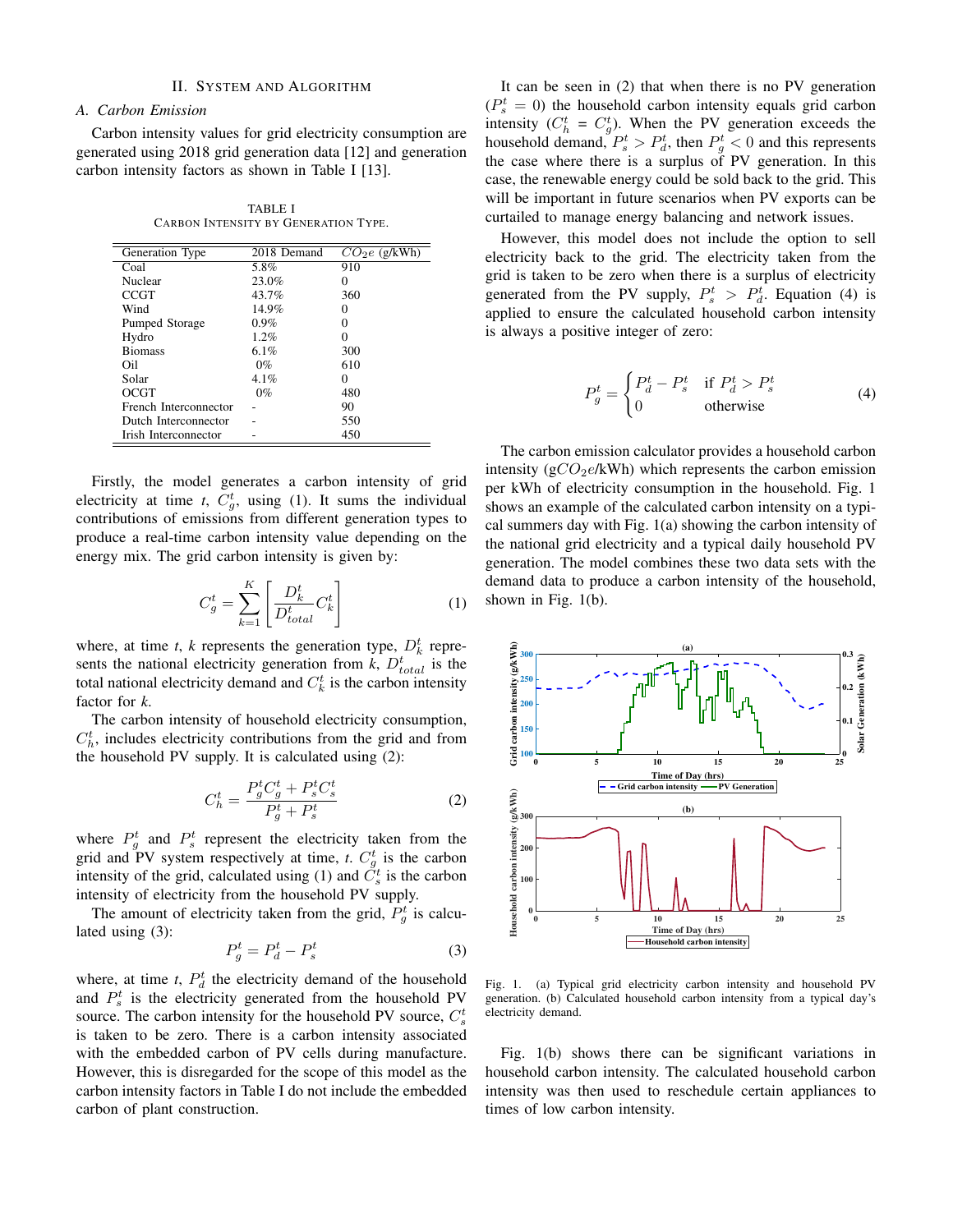# *B. Appliance Classification and Detection*

Two wet appliances were considered: a washing machine and a dishwasher. These appliances were chosen as they are considered to be flexible in their starting time, resulting in minimal discomfort to the consumer. A two stage detection algorithm was developed that both detected and verified appliances in the historic demand data.

The first part of the algorithm detects appliances in the real demand data. Two search array signal templates were used,  $P_{wm}$  and  $P_{dw}$  for the washing machine and dishwasher, respectively. These template signals are shown in Fig. 2, representing a typical operating cycle for each appliance [14]. These power search array signals were used to detect similar appliance operating cycles in the historic electricity demand data.



Fig. 2. Operating cycles for two wet appliances: (a) washing machine (WM), (b) dishwasher (DW) [14].

Appliances were detected using the Matlab function *findsignal* which finds the location of a segment in the demand data that best fits the search array, using a similarity search when compared to the search array signals  $P_{wm}$  or  $P_{dw}$ . The next stage is to verify the detected appliance by calculating the Pearson correlation coefficient,  $R$  using equation (5) and (6). This coefficient measures the strength between variables and in this case it measures the similarity of the detected appliance with the template signal. For each appliance that is detected, the verification coefficient is calculated using (5) and (6):

$$
R = \frac{n(\Sigma xy) - (\Sigma x)(\Sigma y)}{\sqrt{[n\Sigma x^2 - (\Sigma x)^2][n\Sigma y^2 - (\Sigma x)^2]}}
$$
(5)

$$
x = P_a, y = \begin{cases} P_{wm} & \text{if } a = 1 \\ P_{dw} & \text{if } a = 2 \end{cases}
$$
 (6)

where  $P_{wm}$  and  $P_{dw}$  are the template search array signals for the washing machine and dishwasher respectively, given in Fig. 2,  $n$  is the number of data points, and  $P_a$  is the segment of the demand of the detected appliance. In (5) and (6), *x* represents the data points of the detected signal and *y* represents the template appliance data points. R must be greater than the given threshold value,  $\alpha$ , to verify the appliance detection method as shown in (7). This value  $\alpha$  can be increased or reduced which would result in the detection of more or fewer appliances. However, if this value is set too low, this could result in inaccurate detection. Equations (5) and (6) are subject to the following constraint:

$$
R \ge \alpha, \quad 0 \le \alpha \le 1 \tag{7}
$$

If an appliance is detected and verified, it is removed from the household electricity demand data.  $P_a$  is the power demand of the detected appliance,  $a$ , that was removed from the data at a time of detection  $t_d$  and a duration *T*. The detection of an appliance is subject to the following constraint shown in equation (8), which ensures that the operating power of the detected appliance does not exceed the original electricity demand at time *t*:

$$
P_a^t < P_d^t, \quad t_0 \le t \le t_0 + T \tag{8}
$$

where  $P_a^t$  represents the operating power cycle of the detected appliance at time  $t$  and  $P_L^t$  represents the historic demand power at time *t*.

# *C. Appliance Scheduling*

The aim of the appliance scheduling is to minimise the carbon footprint of each detected appliance. The objective function (9) finds the minimum carbon emission of the operation of the appliance by choosing an optimal start time  $t_s$ :

$$
C_{min} = min \sum_{t=t_s}^{t_s+T} \sum_{a=1}^{A} C_h^t P_a^t, \quad 0 \le t_s \le 24 - T \tag{9}
$$

where  $t_s$  is the rescheduled start time,  $T$  is the duration of the appliance operation cycle,  $A$  is the number of rescheduled appliances,  $C_h^t$  is the household carbon intensity and  $P_a^t$  is the operating power of the detected appliance. In order to ensure the operation of the appliance does not exceed the length of the day, limits are applied to  $t_s$  shown in equation (9).

The original carbon footprint of the appliance without any rescheduling,  $C_{original}$ , is found using equation (10):

$$
C_{original} = \sum_{t=t_d}^{t_d+T} \sum_{a=1}^{A} C_h^t P_a^t,
$$
\n(10)

where  $t_d$  is the time of detection,  $T$  is the duration of the operating cycle, A is the total number of appliances. Using equation (11) it is possible to calculate the reduction in carbon emissions,  $\Delta C$ , after the rescheduling process:

$$
\Delta C = C_{original} - C_{min}.\tag{11}
$$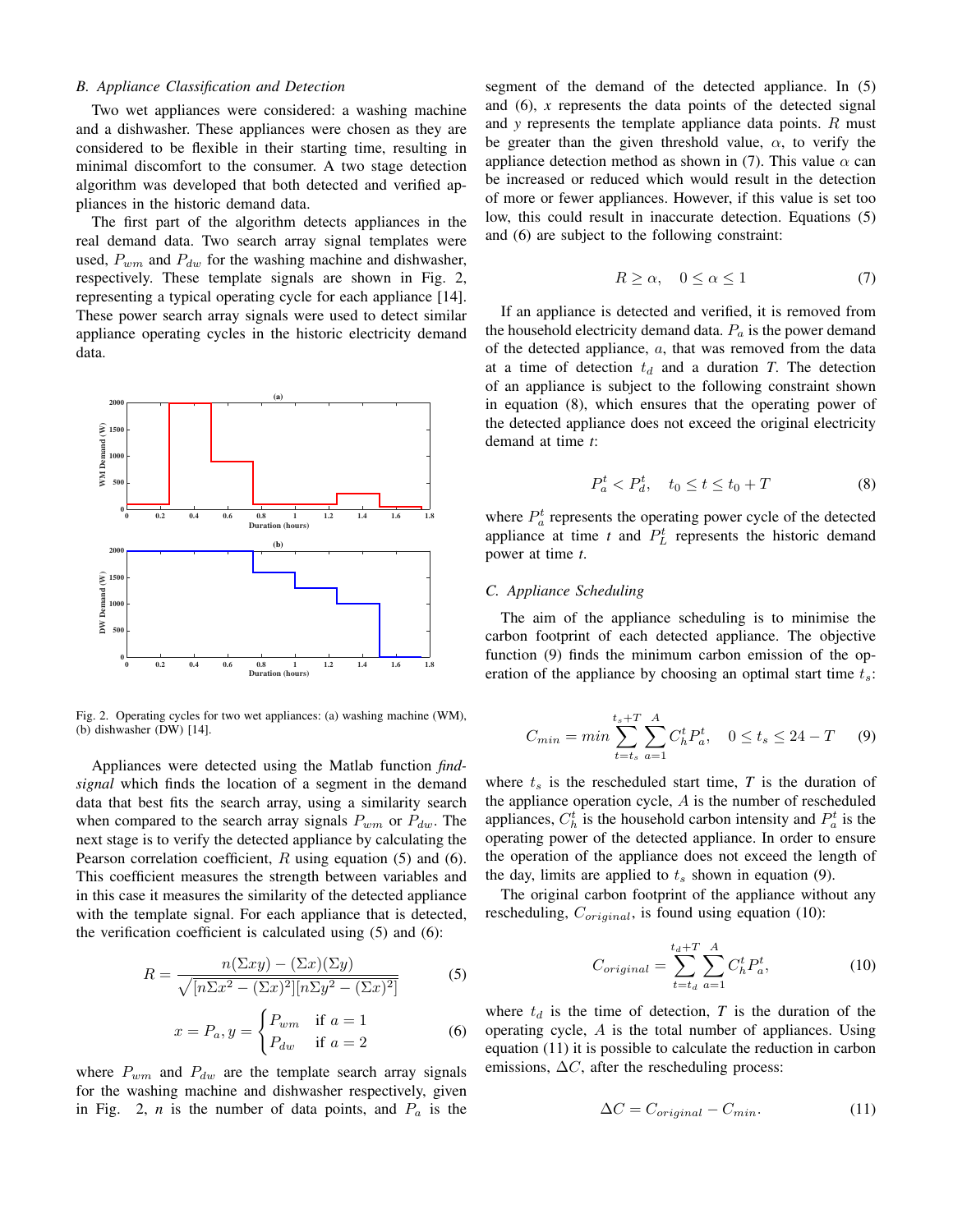# *D. Total Daily Carbon Emissions*

If an appliance or multiple appliances are detected, the power demand from their detected operating cycle is removed from the daily demand at a time of detection,  $t_d$ . This is repeated for any other appliances that have been successfully detected and verified. The appliances are then rescheduled to minimise the total carbon emissions for the day using equation (9). For every possible start time  $t_s$ , for each detected appliance, the start time is rescheduled to produce a updated household power demand,  $P_n$  for the day. This new electricity demand is used to calculate a new household carbon intensity using equation (2) and the carbon emissions for the entire day using equation (12):

$$
C_{total} = \sum_{t=0}^{24} C_h^t P_n^t.
$$
 (12)

This equation is repeated for every combination of rescheduled start time for each appliance. The rescheduling time at which the total carbon emission is at a minimum is recorded.

# *E. Proposed Algorithm*

The following flow chart in Fig. 3 outlines the structure of the algorithm.



Fig. 3. Flowchart of proposed algorithm.

The algorithm's input data includes historic electricity demand data,  $P_d$ , PV generation data  $P_s$ , and template search array signals for a washing machine and a dishwasher,  $P_{wm}$ and  $P_{dw}$  respectively. The algorithm then searches the demand data for waveforms that are similar to the search array signals. These detected appliances are then verified using (5). The start time of the appliance is optimally selected to minimise the carbon emission of its operation as described in (9). The reduction in carbon emissions due to rescheduling is calculated using (11). Once the optimal start time is found, the daily demand data can be updated with the rescheduled appliance and the total carbon emission for the day is calculated using (12). The algorithm outputs the following results:

- Number of appliances detected,
- Time of appliance detection in original demand data,
- Original daily carbon emission,
- Carbon emission with appliance rescheduling,
- Time that appliance was rescheduled to.

# III. RESULTS AND DISCUSSION

# *A. Data Sources*

Data for UK electricity generation and demand including generation type for 2018 is taken from GridWatch [12]. This source provides data at 5 minute intervals including the total demand and generation source. The household electricity demand data  $P_d^t$  at time, *t*, could be obtained from smart meters or energy monitors, such as Efergy technologies Engage system used in the SWIi project [15].

PV sources are considered as local generation in the dwellings as the PV generation can be directed towards a significant reduction in domestic carbon emissions. Solar generation is considered for a household PV system with an area of  $10m^2$ , system efficiency of 0.1 and a  $40^{\circ}$  slope of panel. This outputs  $P_s^t$  which is the PV electricity generation at time *t*. To reduce carbon emission, this electricity generation will be used in real time to meet the household electricity demand (i.e. there is no household storage).

# *B. Simulation Set Up*

The simulations were run for the duration of over half year for three different dwelling types. The data for each dwelling type included generation from a PV supply. The number of hourly divisions,  $t_p$  is taken to be 4 for each simulation (i.e., 15 minutes interval) and the accuracy threshold for detection,  $\alpha$ , is taken to be 0.9. Appliances were only rescheduled if they were detected in the demand data and the correlation coefficient, *R*, is greater than the threshold value,  $\alpha$ . Results were collected for the three dwellings in four different events to fully understand the effect of appliance scheduling. The four events are given in Table II.

TABLE II SCENARIOS FOR SIMULATION RESULTS.

|                      | <b>PV</b> supply | <b>Appliance Scheduling</b> |
|----------------------|------------------|-----------------------------|
| No Intervention (NI) | Nο               | Nο                          |
| Scenario 1           | No               | Yes                         |
| Scenario 2           | Yes              | No                          |
| Scenario 3           | Yes              | Yes                         |

Fig. 4 shows a typical sunny day where the rescheduling process has been carried out. It can be seen that two appliances have been rescheduled from approximately 18 hr and 22 hr to the middle of day where the household carbon intensity is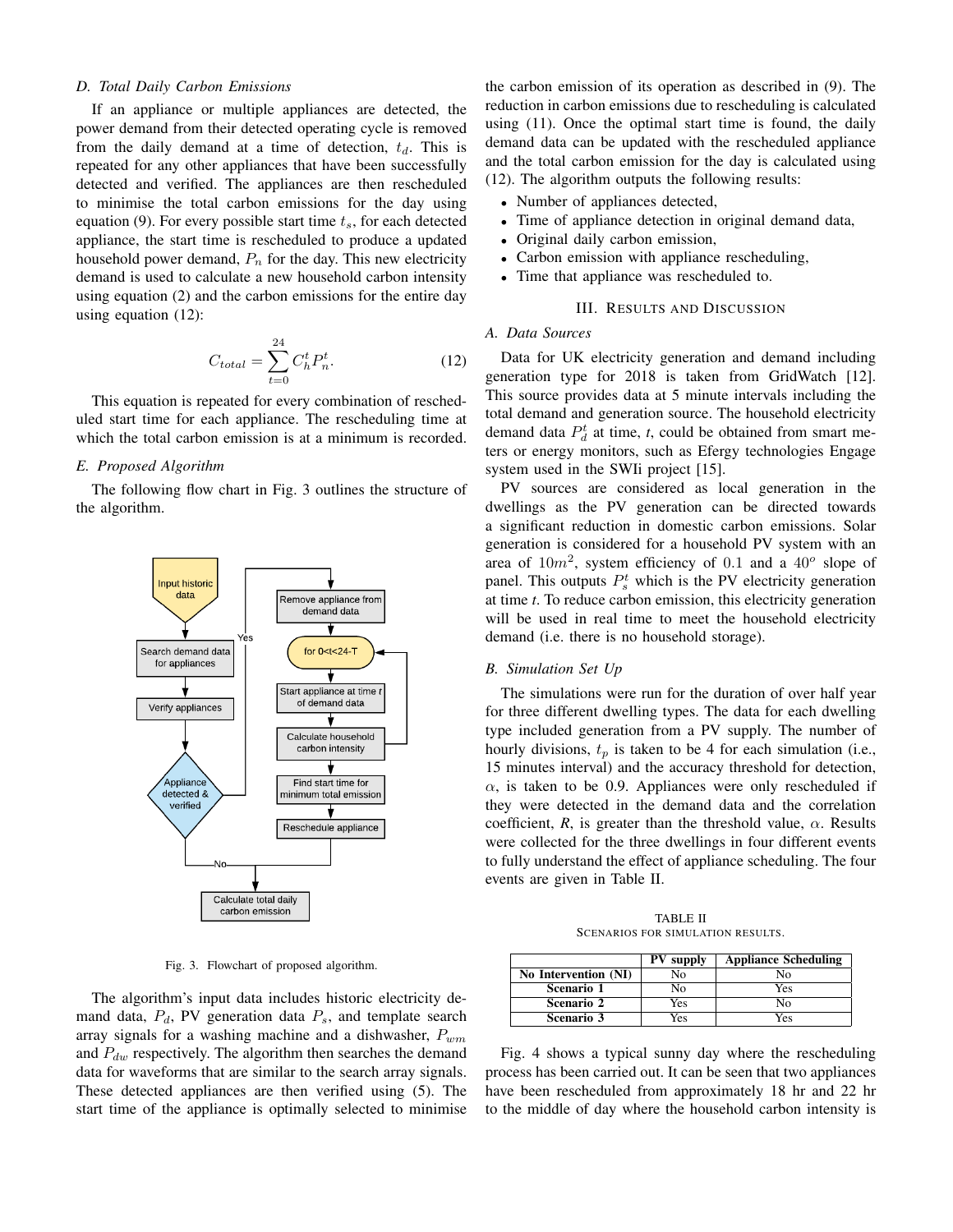

Fig. 4. A typical sunny day where two appliances have been rescheduled to minimise carbon emissions.

significantly reduced. This reduction in carbon intensity is due to the PV generation.

# *C. Results*

*1) Appliance Carbon Footprint:* When considering only the carbon footprint of the appliance, before and after scheduling, it was found that all three scenarios outlined in Table II resulted in a reduction of carbon footprint. The results show that on average, a household with only grid supply can reduce the carbon footprint of a wet appliance by  $23.9\%$  by optimally scheduling its start time. This reduction marginally improved in scenario 2 (26.8%) where the appliance is not rescheduled but some of the household demand is met with PV generation. Finally, the greatest reduction in emissions is generated in scenario 3, where the household has a PV supply and the appliance start time is scheduled to minimise carbon footprint. This scenario resulted in a significant average carbon footprint reduction of 74.7% for the operation of an appliance.

TABLE III AVERAGE REDUCTIONS IN CARBON FOOTPRINT OF APPLIANCES SUBJECT TO SCENARIOS 1-3.

|                        | % Reduction in carbon emissions |                   |            |  |  |
|------------------------|---------------------------------|-------------------|------------|--|--|
|                        | Scenario 1                      | <b>Scenario 2</b> | Scenario 3 |  |  |
| <b>Dwelling Type 1</b> | 23.0                            | 263               | 74.7       |  |  |
| <b>Dwelling Type 2</b> | 24.6                            | 26.7              | 74.8       |  |  |
| <b>Dwelling Type 3</b> | 24.1                            | 27.4              | 74 7       |  |  |
| Average                | 23 Q                            | $26\overline{8}$  | 74 7       |  |  |

Fig. 5(a) represents the carbon footprint reductions in scenario 1, where appliances are rescheduled in response to variations in grid carbon intensity only. In this case, very few appliances reduced their carbon footprint by more than 50%. Scenario 2, where appliances are not rescheduled and reductions are due to the availability of household PV generation, is shown in Fig. 5(b). Reductions were entirely due to the availability of PV generation and whether it aligned with the appliance operation. In this scenario, there was a significant share of the appliances that reduced their footprint by  $0-10\%$ . It is likely that this share is represented by the appliances



Fig. 5. Histogram showing the reduction in carbon footprint of rescheduled appliances for (a) scenario 1, (b) scenario 2 and (c) scenario 3, when compared to emissions with no intervention.

that were operated in the evening when the household carbon intensity is not significantly effected by the presence of a PV supply. However, some appliances had a reduction of over 80%. These greater reductions could represent the appliances that were operated during the day, where the availability of PV generation could dramatically reduce their carbon footprint. Scenario 3 demonstrates appliance scheduling in a household with electricity from the grid as well as a PV supply and is shown in Fig. 5(c). This scenario resulted in the majority of appliances reducing their footprint by over 60%. Fig. 5 shows that carbon footprint reductions can be made through the scheduling of the appliance both with and without a PV supply. The greatest reductions are achieved through optimally